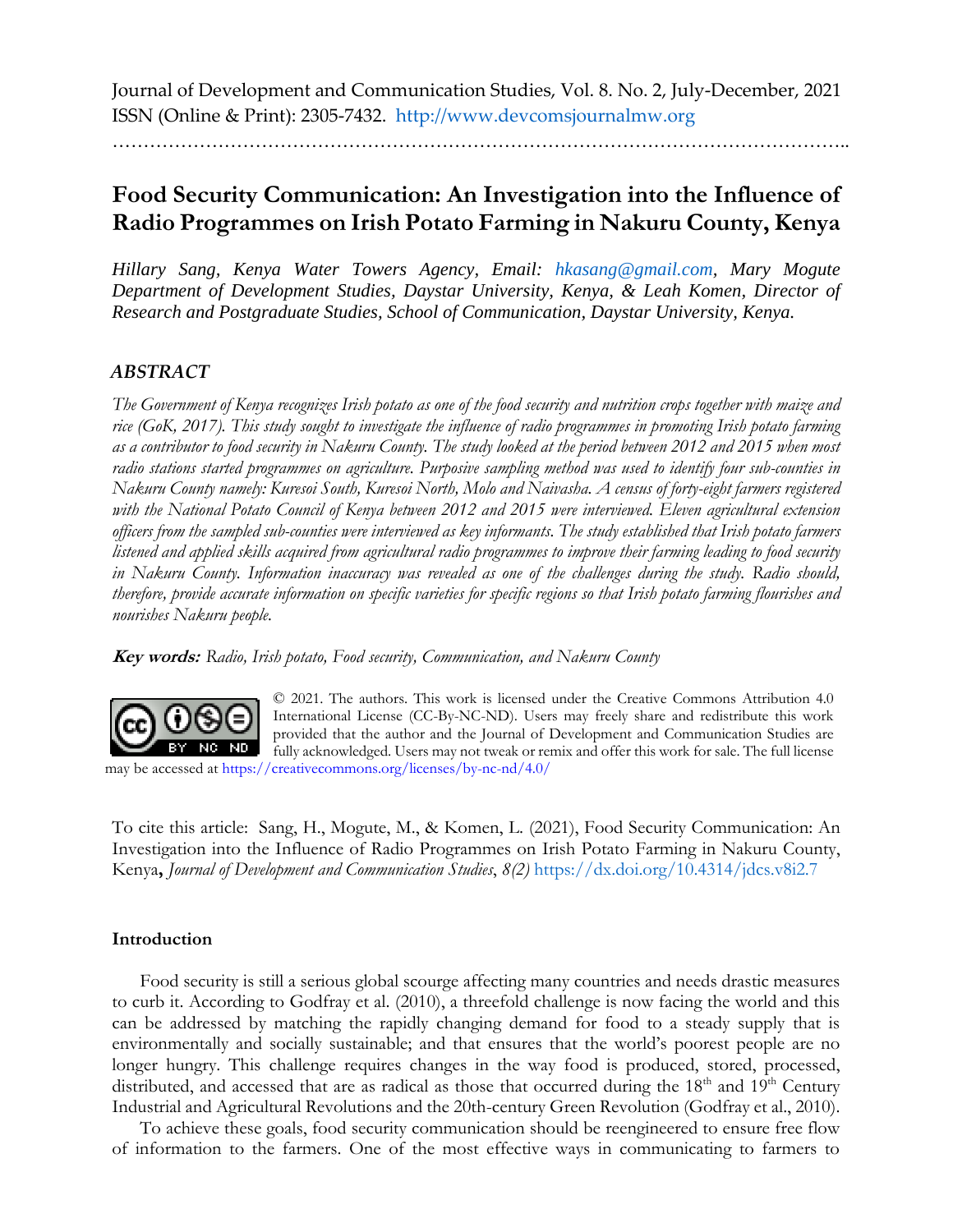improve their farming is using radio. This is a medium that has been proven to be effective in reaching out to farmers in rural areas as Ango, Illo, Yakubu, Yelwa, and Aliyu (2013) found out that radio agricultural programmes were very relevant linkage to agricultural information by majority (97.8%) of the farmers in Nigeria. Radio can be used to improve the sharing of agricultural information to farmers in the rural area while participatory communication techniques can support agricultural extension efforts especially using local languages and rural radio to communicate directly with farmers and listeners' groups (Chapman, 2000, as quoted by Al-hassan, Andani & Adul-Malik, 2011).

This study sought to establish the influence of radio programmes on Irish potato farming in Nakuru County. The chapter covered the background to the study, statement of the problem, purpose of the study, objectives and research questions, significance of the study, the scope, justifications, limitations and delimitations and the definition of terms.

## **Objectives of the Study**

The objectives of this study were to:

- 1. Establish whether Irish potato farmers in Nakuru County listen to agricultural radio programmes;
- 2. Investigate the extent to which Irish potato farmers in Nakuru County apply the knowledge acquired from agricultural radio programmes in their farming;
- 3. Establish challenges faced by Irish potato farmers with regard to listening to radio programmes;
- 4. Examine whether Irish potato farming skills acquired from radio have contributed to food security in Nakuru County;

## **Theoretical Framework**

This study was informed by two theories: Theory of Reasoned Action and Uses and Gratification Theory.

According to Argenti (2013), a number of modern communication theories can be traced back thousands of years to a single ancestor, the Greek philosopher Aristotle. In his book *The Art of Rhetoric,*  Aristotle defined the three basic components of every speech, which have been adapted to meet the modern communication as follows: a) Speaker b) subject or message and c) person or group. This observation laid the foundation for modern communication theory as was observed by Lasswell in 1948, who added the aspect of medium and effect of the message.

Further, Shannon and Weaver (1964), created a model that showed the physical transfer of information through a transmitter. The model introduced the aspect of noise, meaning anything that interferes with the integrity of the message. Gerbner (1956) put the two models together when he emphasized the important role that perception played in communications as well as the transactional nature of communications. These models are applicable to radio communication in which a presenter in a studio sends a message through electromagnetic waves, which are received by a radio set and encoded, to the listener.

## **The Theory of Reasoned Action**

The Theory of Reasoned Action (TRA) is one of the three classic models of persuasion, and is used in communication discourse as a theory of understanding persuasive messages. This theory was developed by Martin Fishbein and Icek Ajzen in 1967 and was derived from previous research that began as the theory of attitude. The theory aims to explain the relationship between attitudes and behaviors within human action. TRA is used to predict how individuals will behave based on their pre-existing attitudes and behavioral intentions. An individual's decision to engage in a particular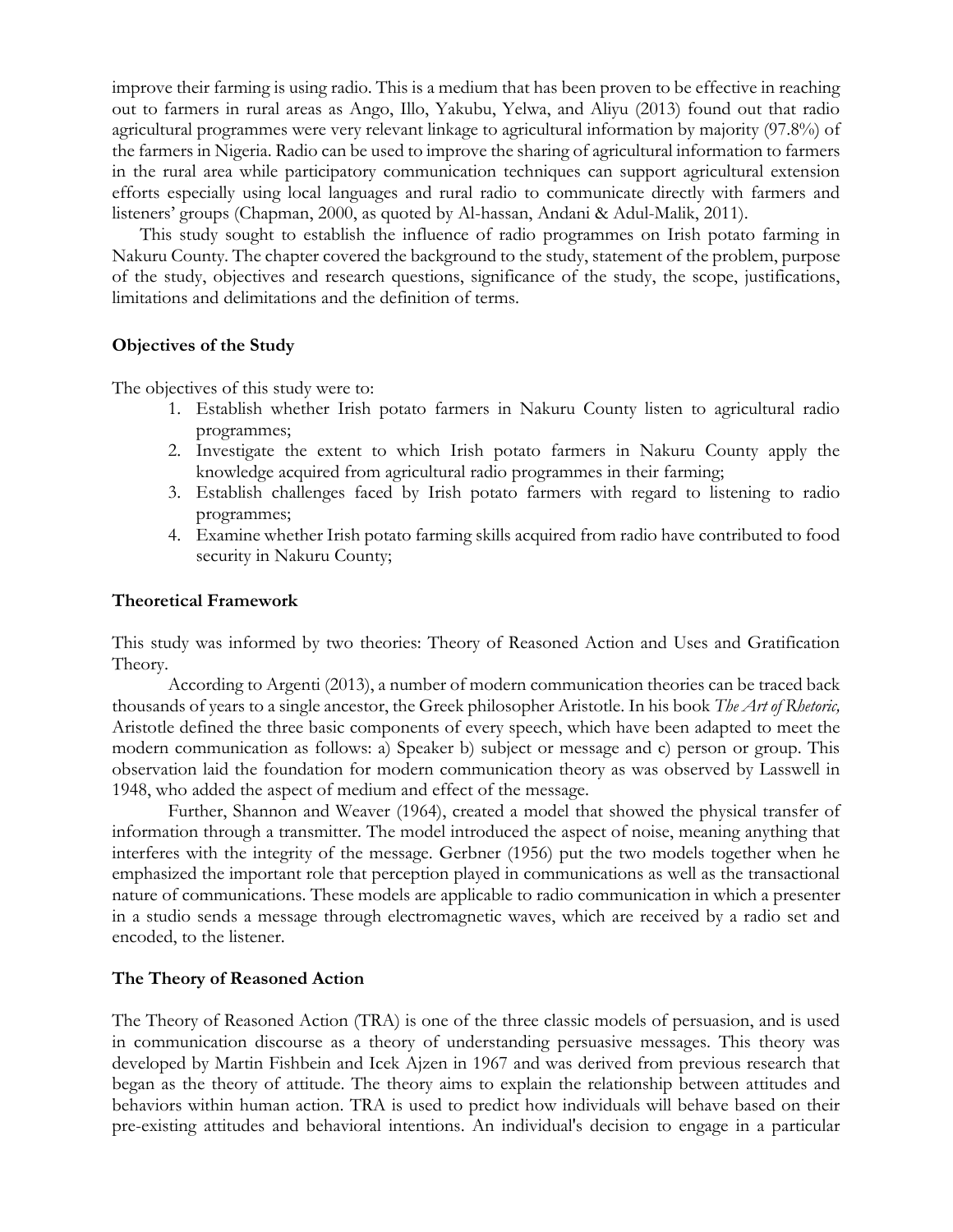behavior is based on the outcomes the individual expects will come as a result of performing the behavior.

The model of TRA has been challenged by studies determined to examine its limitations and inadequacy. The major problem of TRA is pointed out to be the ignorance of the connections between individuals, both the interpersonal and social relations in which they act, and the border social structures which govern social practice. Although TRA recognizes the importance of social norms, strategies are limited to a consideration of individual perceptions of these social phenomena. Individual's belief, attitudes, and understandings constitute activity; therefore, the distinction of the two factors is ambiguous. Furthermore, social change may be generational rather than the sum of individual change. TRA fails to capture the social processes of change and the social nature of the change itself: a model in which people collectively appropriate and construct new meanings and practice.

The model focuses on analytic truth rather than synthetic one, therefore the conclusions resulting from those applications are often true by definition rather than by observation which makes the model falsifiable. The strengths of attitudes toward a behavior and subjective norms also vary cross-culturally while the process by which the behavior engaged remains the same. Under different cultures, people consider variously what other people think about their behavior, therefore the weight put on the corresponding variables vary as well. A closer examination of the cross-cultural communication process will benefit and complete the understanding of theory of reasoned action. This theory shows the relationship between farmers and radio programmes aired in Nakuru County. The farmers have the information at their disposal, however, their actions on the information are based on their attitudes and subjective norms as the theory states. The desire to use the information is informed by the potential benefit resulting to the farmer i.e., increased production, increased profit and household food security.

#### **The Uses and Gratification Theory**

Uses and Gratification Theory by Blumler and Katz (1974), on the other handle, states that the audience is active. This theory focuses on free will of audience and is deterministic as media can be used in different ways and for different purposes. The theory assumes that there is nothing as an absolute truth. The audience is said to have full control over the effect of media on them as the effect can be chosen by the audience themselves. Looking at radio programmes based on this theory, the researcher conceptualizes that farmers seek information from radio programmes to use them in improving their farming. Using this sociologically-based theory has little to no link to the benefit of psychology due to its weakness in operational definitions and weak analytical mode.

It also is focused too narrowly on the individual and neglects the social structure and place of the media in that structure. Ruggiero (2000) wrote that "most scholars agree that early research had little theoretical coherence and was primarily behaviorist and individualist in its methodological tendencies". This theory was relevant in the sense that farmers actively looked for information that they felt would improve their skills in Irish potato farming while the TRA provided all the information in which farmers chose the one they needed.

#### **Study area**

This study was carried out at Nakuru County in Kenya. Oladipo et al. (2015) defines population as members of a particular group in which the study is to be conducted. It is the totality of all units of whatever it is that you want to study, which may be human beings, other living and nonliving things (Kombo & Tromp, 2013). This study targeted Irish potato farmers and extension officers in Nakuru County. The County comprises 11 sub-counties with a total population of 1.6 million people 866, 000 living in rural areas (KNBS, 2015) report. According to the County Department of Agriculture (2016) report, there are 219, 535 farmers in the County and 226 agricultural extension officers.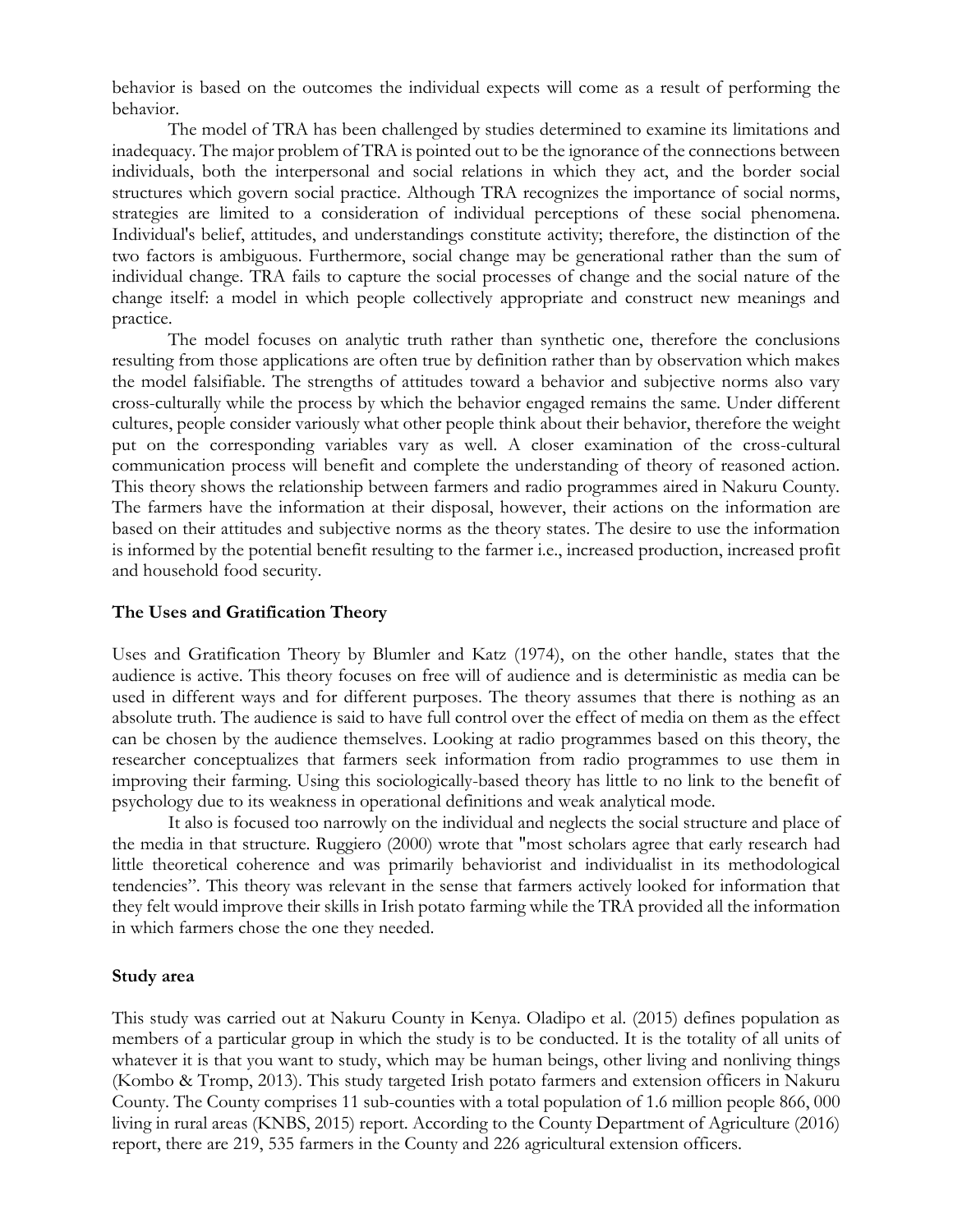The target population of the study was drawn from farmers and agricultural extension officers from the four purposefully sampled sub-counties namely: Kuresoi South, Naivasha, Molo and Kuresoi North. The four sub-counties have been purposefully sampled because they are the largest producers of Irish potato in the County (Nakuru County, 2016). The targeted agricultural extension officers in the four sampled sub-counties were 76 while the total number of farmers is 112, 451.

## **Sample Size**

Gay as quoted by Mugenda and Mugenda (2009) suggested that a minimum of 10% of the accessible population is sufficient for a descriptive study while 30 cases or more are required for correlation research and experimental studies. In this regard, this being descriptive study, the researcher interviewed 15 of the 76 agricultural extension officers that represents 20% of the total number. This sample was sufficient based on the 10% proposed by Mugenda and Mugenda (2009). The 15 agricultural extension officers were interviewed as key informants. To achieve balanced representation of the agricultural extension officers in each sub-county, the researcher interviewed at least three officers in each sub-county. The researcher has distributed the 15 officers based on the available number of officers in each sub-county as per Table 3.2. The three officers were the sub-county head of extension services, his/her deputy and one other senior officer who had at least five years' experience. In a situation where the head and deputy were of the same gender, the researcher interviewed another senior officer of different gender. In cases where the head was not available on the day of the interview, the researcher interviewed the deputy and any other senior officer of different gender from that of the deputy. In cases like that of Naivasha and Molo where five and four extension officers were sampled respectively, the head and deputy were both interviewed if they were of different genders. The other three or two officers were sampled from the other pool of senior officers who have served for at least five years in the same sub-county.

Since the number of farmers was 112, 451, 10% of them were 11, 245. This figure was huge for the study because of the time and resources needed. The researcher therefore interviewed farmers who were registered by the National Potato Council of Kenya in the selected sub-counties. The Council has registered 48 farmers in Kuresoi South, 51 in Molo, 42 in Kuresoi North and 39 in Naivasha totaling to 180 farmers in the sampled sub-counties. The researcher was interested in farmers who were members between 2012 and 2015. During the period, Kuresoi South had 13, Molo 21, Kuresoi North 9 and Naivasha 7 giving a total of 50 farmers. Therefore, the sample size of the primary respondents for this study was 50 farmers. Hence, the sample size for this study was 50 primary respondents and 15key informants giving a total of 65 respondents.

## **RESULTS**

## **Education of the respondents**

There were 17(35.4%) of respondents that had a secondary school certificate, followed by primary school certificate at 16(33.3 %). Those with middle level college certificates represented nine (18.8%). The lowest percentage of the respondents represented those with degrees and lower primary education both at three (6.3%). This means that the majority of farmers (77.7%) had a basic level of education. The middle level college or university education respondents were 25 percent. This can be implied that the higher the education, the lesser involvement in farming activities. In a similar study by Morwani et.al (2017), it was established that more farmers with post-secondary education were getting into farming due to the high rate of unemployment in Kenya.

## **Age of the respondents**

Most farmers were between the ages of 36-45 representing 25(52.1%) of the total respondents. The second largest percentage was that of 46-55 accounting for 213(7.1%) followed by ages 26-35 at nine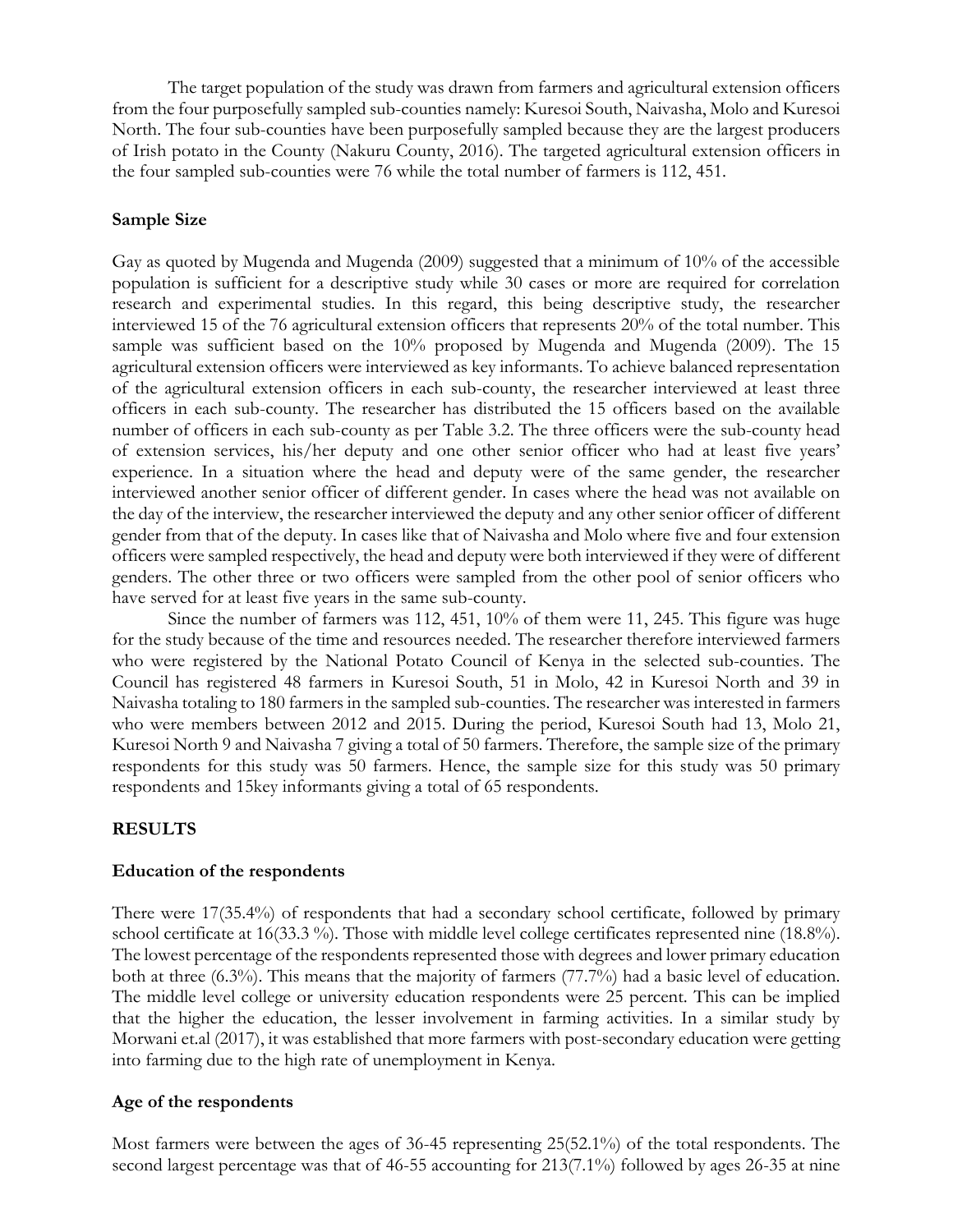$(18.8\%)$  and lastly the most senior ones above 56 at one  $(2.1\%)$ . This showed that the young generation as well as the senior citizens were not so much into farming. The key informants accredited that those at 56 and above in most cases have left the farms for their sons and daughters to run. In the study by Morwani, et al. (2017) conducted in Manga Sub-county, Nyamira County, it was established that the majority (68.1%) of the farmers were male as compared to 31.9 percent who were female. The study concluded that male members of the society could dominate most farming decisions. Morwani et.al (2017) further established that most farmers were between ages 30-39 (34%) of the respondents. This may be concluded that people below age 30 do not mostly focus on agricultural activities since they are still trying to find their career paths or are still studying. Similarly, the senior citizens (45 and above) prefer less intensive practices like small businesses as concluded by Morwani et.al, 2017.

## **Radio listenership by respondents in the four purposively sampled sub-counties.**

It clearly displays that 46(95.8%) of the respondents listened to radio programmes. The two (4.2%) who do not listen to radio programmes said they do not have time in the morning hours. However, they reported that they watched television mostly in the evening hours. This confirmed the observation by Ango et.al (2013) who argued that 98.7 percent of farmers in Nigeria depended on radio for agricultural information. When asked about their preferred media channel of information, the respondents hugely endorsed radio as the most preferred channel of receiving information. Radio stood at 44(87.5%) while television came distant second with three (10.4%). Other media included newspaper, internet and SMS that represented 2.1 percent of the respondents. The 10% who selected television preferred vernacular TV stations as medium of receiving agricultural information.



# **Agricultural radio programmes helping in improved farming skills**

It was revealed in the study that 46(95.8%) of the respondents had been helped by radio agricultural programmes to improve Irish potato farming skills while two (4.2%) did not know whether the programmes had been of help or not. This still demonstrated that the programmes had contributed to improved Irish potato farming skills leading to food security in Nakuru County. This implied that farmers would be able to benefit more if programmes on Irish potato farming were aired, and they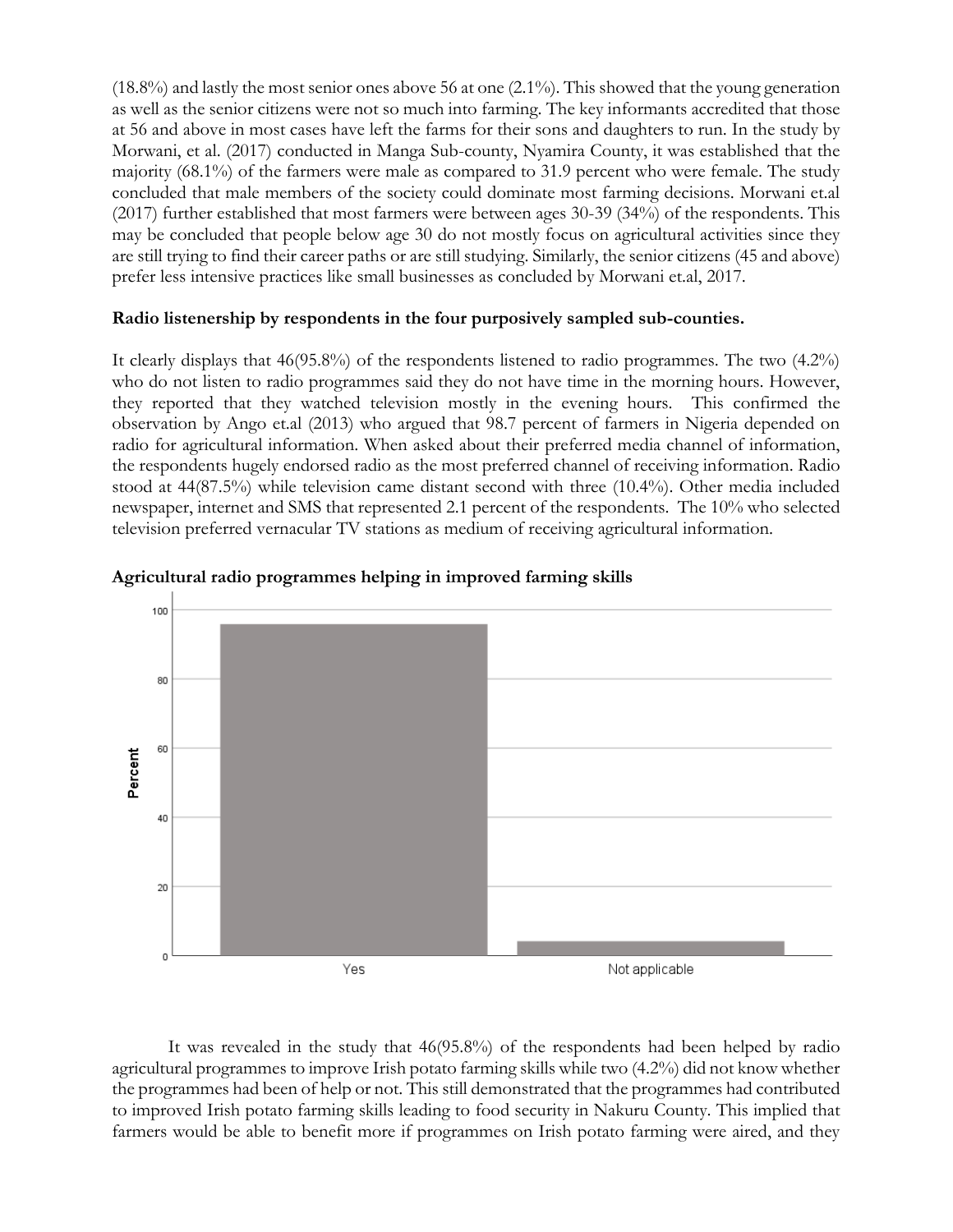would reap more benefits enabling them to sell surplus to other parts of the county thereby enhancing national food security.

# **Preferred radio language**

When asked their language of preference while listening to radio programmes, 46(95.83%) of the respondents admitted that they preferred vernacular radio stations as opposed to Kiswahili and English. Two respondents (4.2%) said they preferred the Kiswahili language while none selected English as language of preference. It was evident during the study that most of the respondents listened to Kalenjin and Kikuyu vernacular stations. This is because 90 percent of the Nakuru residents are Kikuyu and Kalenjin (KNBS, 2015).

# **Programmes that helped improve Irish potato farming**



Programme that help improve Irish potato farming

The leading skill acquired that helped the farmers was disease control at 21(43.8%) followed by chemical use at eight (16.7%) while land preparation and farm input came third and fourth at seven (14.6%) and five (10.4%) respectively. Planting season and certified seeds came last at three (6.3%) and four (8.3%) respectively.

# **Information sought on radio**

Disease control showed that it is the most preferred information sought by farmers on radio at 41(28%). The second is certified seeds at 40(27%), the third one is post-harvest storage at 24(16%). Pesticides represented 18(12%) of the respondents while farm input and market scored five (10%) and 14(29.2%) respectively. The least sought information is on planting season at three (3%). According to the key informant in Kuresoi South, "respondents seemed not interested with planting season since they have mastered the patterns of rainfall and seasons and also have traditional ways of knowing when it is the season for planting particular crops". The key informant in Kuresoi South further confirmed that planting seasons have not changed; farmers still rely on March, June and August rain seasons to plant Irish potatoes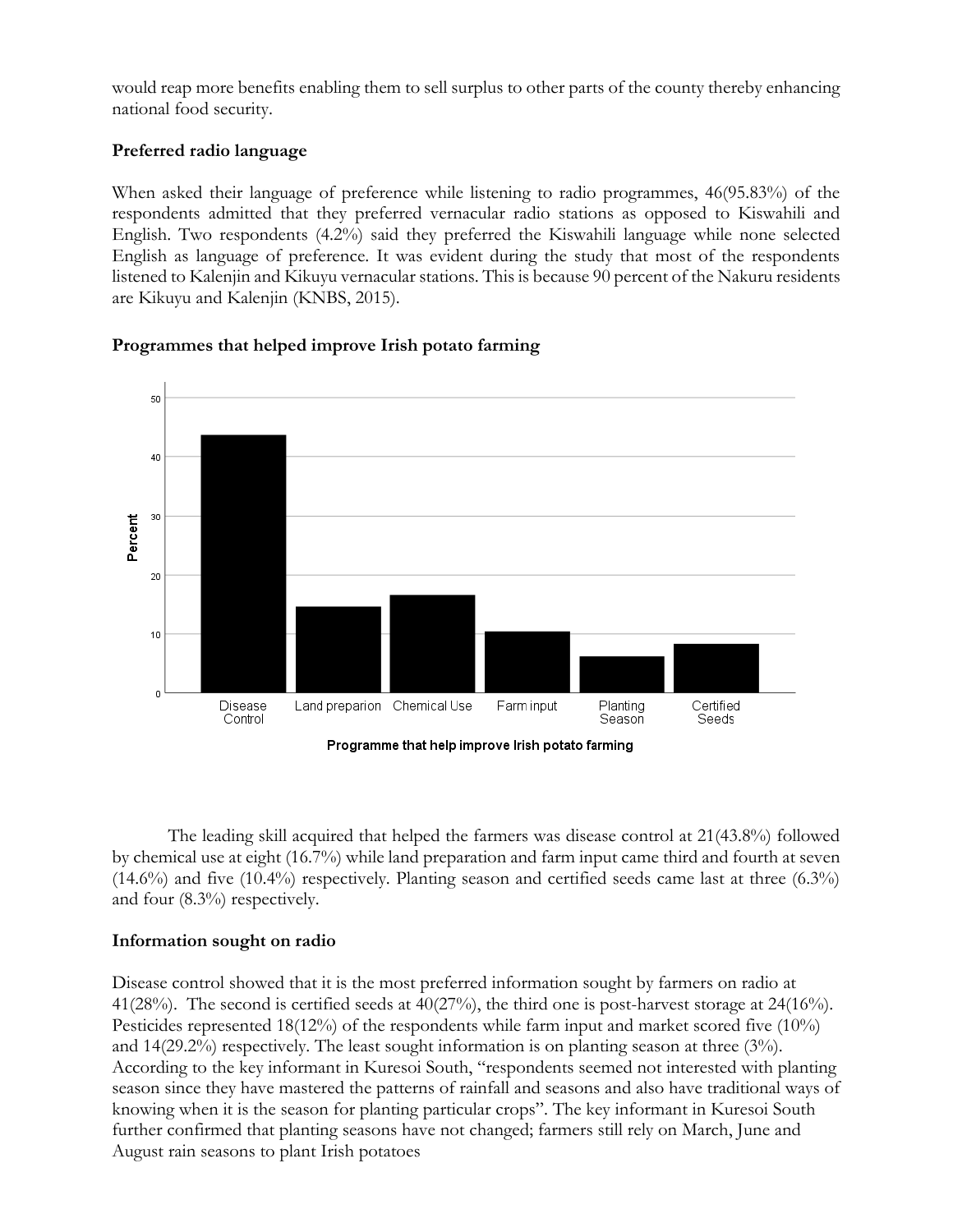#### **Irish potato contribution to food security in Nakuru County**

Respondents were asked whether Irish potatoes have contributed to food security in Nakuru County and the findings revealed that 41(85.4%) strongly agreed, six (12.5%) agreed while one (2.1%) was neutral. This implied that most farmers grow Irish potatoes for domestic consumption and sell the surplus mostly within the County. This concurred with the government's action plan on food security in which Irish potato was listed as the second food security crop after maize (GoK, 2017) report. In an Irish potato programme sponsored by the Irish Government, the PS for Agriculture said "With appropriate farming practices such as soil testing, seed cleaning, use of certified seeds, right fertilizer application regimen and mechanization, you can easily harvest 40 tonnes of potatoes per acre", (Gichui, 2018).

#### **Acquired radio skills application into farming**

The respondents confirmed that they apply the skills they learn from radio in their Irish potato farming. The study revealed that 41(85.4%) of farmers strongly agreed that they applied the skills they acquired from radio to improve their farming while six (12.5%) agreed and one (2.1%) was neutral. This can be implied that radio programmes have contributed to food security in Nakuru County since the farmers and key informants concurred on the listening to the programmes and skill application on Irish potato farming. One of the key informants in Naivasha sub-county said "we have noted that the farmers have information, in most cases they are coming to us to confirm the authenticity of the information acquired from radio". In a similar study in Nigeria, Ango et al. (2013) found out that farmers adopted the new skills they learnt from radio 97.8 percent while only 2.2 percent did not adopt. This poised radio as the most effective tool for communication to farmers in rural areas.

The respondents were finally affirmed that they needed more information on Irish potato farming 45(93.8%) strongly agreeing while three (6.3%) agreed. This showed that the farmers supported the idea of more information 100 percent. This was important feedback to the radio stations in Nakuru and Kenya at large. The key informants indicated that radio should provide more information aired at the right time when farmers are listening to radio. This would improve Irish potato farming and by reaching out to a huge number of farmers at any given time.

#### **Conclusion**

This study aimed at exploring the influence of radio programmes on Irish potato farming in Nakuru County. Thus, this study concluded that radio is still the number one channel of communication to farmers in the county. Radio is easily accessible, cheaper to buy and maintain and is a portable medium making it suitable in the rural areas as supported by FAO (2015). This poised radio as the single most preferred medium to television, newspaper and other channels.

In the conceptual framework, the study conceptualized that agricultural radio programmes were independent variables while improved Irish potato farming was dependent variable. The intervening variables were access to radio at the right time and relevance of the accessed information. The study found out that when farmers listened to these programmes they helped them improve their farming skills and this had led to improved food security in Nakuru County. Farmers however posed challenges to the framework when they disclosed that sometimes the information received is generic and sometimes irrelevant.

The study revealed that Irish potato farmers still faced challenges of certified seeds, technical support, and communication strategy as well as storage facilities. The county in conjunction with the national government could chip in to address these challenges and the crop would be able to realize its food security potential by feeding thousands of other people across the country.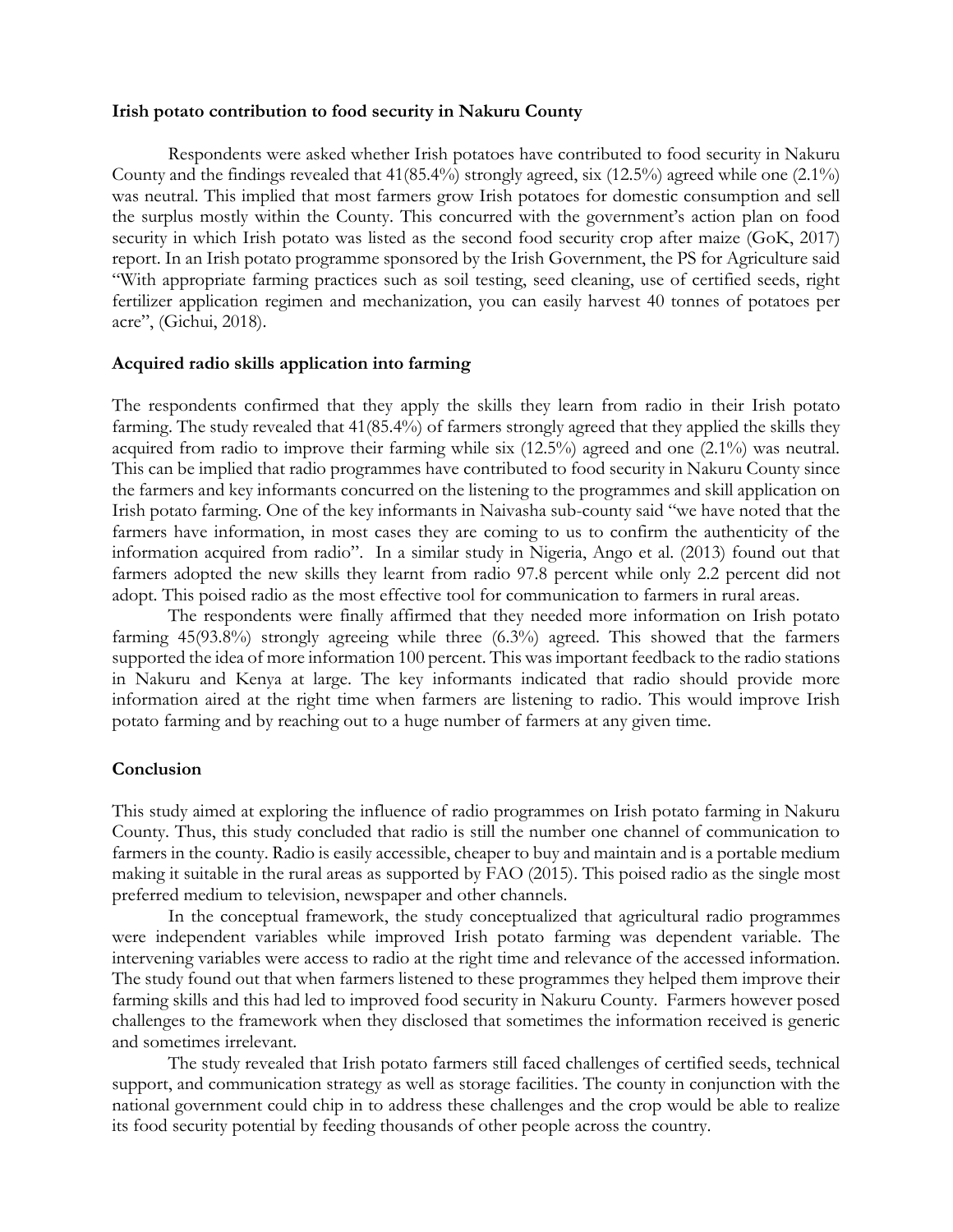Due to the challenges mentioned above, many farmers have not been able to focus exclusively on Irish potatoes as the main farming activity. The challenges have pushed the farmers to farm in small quantities while they have capacity to do it large-scale or medium-scale. This has hindered the full potential of the crop in the County.

The study finally concluded that radio is an enabler in Irish potato farming. The more accurate the information provided, the more suitable the time, and the more relevant the information, the more the Irish potato yields making food security and nutrition a reality. The researcher discovered in the study that farmers had listened to skills on disease control, chemical use, land preparation, farm input and certified seeds. These were the major skills that the farmers revealed to have listened to and were very beneficial in improving their overall skills on Irish potato farming. If the farmers applied the skills and improvement witnessed in Irish potato farming as supported by the key informants, this meant that radio programmes had played a key role in improving food security by equipping farmers with requisite skills in increasing Irish potato production.

The study observed that communication through radio is more effective as compared to any other channel. This is because of the radio message delivery in simple customized and sometimes localized language that builds rapport between the presenter and the audience. Overtime, radio has been recognized as a catalyst in development communication and a bridge between new farming technologies and farmers. It was discovered during this study, however, that farmers were not so keen on acquiring skills on new improved varieties and certified seeds. This is a communication gap that should be bridged so that farmers can maximize the full potential in radio farming. A small percentage of farmers admitted that they could not pinpoint exactly how radio has improved their farming skills. This could emanate from language, technical information or generic information barriers. The bottom line is that agricultural radio communication should be remodeled to address these challenges.

#### **References**

- Adolwa, I. S., Okoth, P. F., Mulwa, R. M., Esilaba, A., Mairura, F. S., & Nambiro, E. (2012). Analysis of Communication and Dissemination Channels Influencing the Adoption of Integrated Soil Fertility Management in Western Kenya. *Jounal of Agricultural Education and Extension*, 71-86.
- Africa Governance Monitoring and Advocacy Project, Open Society Initiative for Eastern Africa, and Open Society Media Program. (2011). *Governance and Information Access in Africa.* Nairobi: Open Society Foundations.
- African Development Bank and International Food Policy Research Institute. (2014). *GM Agricultural Technologies for Africa: A State of Affairs.* Washington DC: IFPRI.
- Al-hassan, S., Andani, A., & Abdul-Malik, A. (2011). The Role of Community Radio in Livelihood Improvement. *Journal of Field Actions*.
- Ango, A., Illo, A., Yakubu, A., Yelwa A, .., & Aliyu, A. (2013). Radio Agricultural Programmes: A Means of Bridging Research Findings - Rural Farmers Gap. A Case of Zaria Metropolitan Area, Kaduna State, North Western, Nigeria. *International Journal of Science and Nature*, 538-545.
- Argenti, P. (2013). *Corporate Communication.* Washington Dc: McGraw-Hill Education.
- Asemah, E. (2013). *Communication and the New Media in Nigeria.* Lagos: African Council for Communication Education.
- Bornstein, D. (2012, August 6). How to Transform African Farming: Return to "Orphan Crops". *The Christian Science Monitor*.
- Chhachhar, A. R., Qureshi, B., Khushk, G. M., & Ahmed, S. (2014). Impact of information and communication technologies in agriculture development. *Journal of Basic and Applied Scientific Research*, 281-288.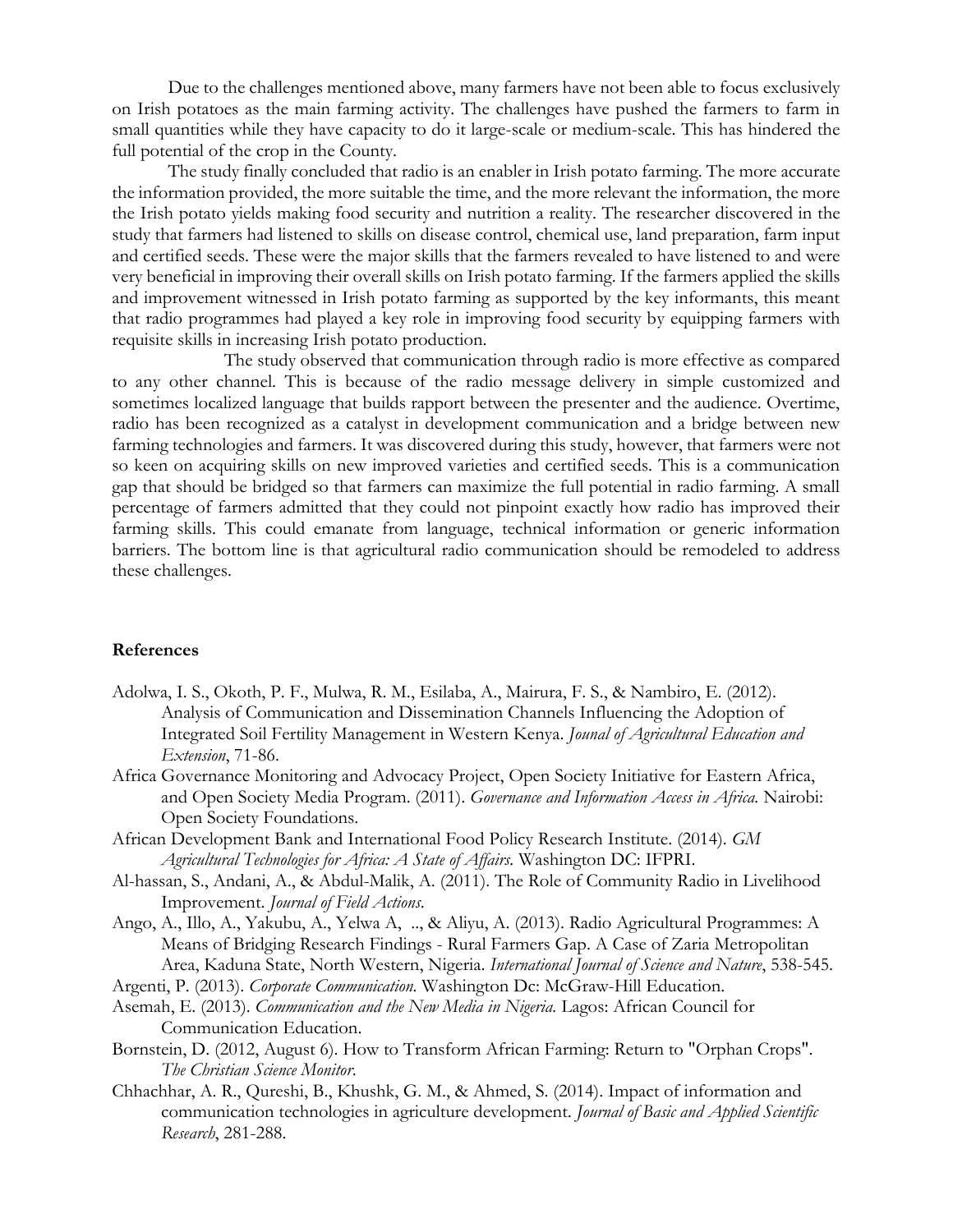- Choudhury, P. S. (2011). Media in Development Communication. *Global Media Journal-Indian Edition*, 1-13.
- Devaux, A. K. (2014). Potatoes for Sustainable Global Food Security. *Springer Link*, 185-199.
- Everett, R. (1976). *Communication and Development: The Passing of the Dominant Paradigm.* New York: Sage.
- FAO. (2009). *The State of Food Insecurity in the World 2009.* Rome: FAO.
- FAO. (2011). *Food Security Communications Toolkit.* Rome: FAO.
- FAO. (2014). *The State of Food and Agriculture: Innovation in family farming.* Rome: FAO.
- FAO, IFAD and WFP. (2015). *The State of Food Insecurity in the World 2015. Meeting the 2015 International Hunger Targets: Taking Stock of Uneven Progress.* Rome: FAO.
- Fawole, P. (2008). Pineaple Farmers' Information Sources and Usage in Nigeria. *Bulgarian Journal of Agricultural Science*, 381-389.
- Gichui, E. (2018, March 17th). New potato programme set to empower smallholder farmers and boost yields. *Saturday Nation*, p. 15.
- Gildemacher, P., Demo, P., Barker, I., Kaguongo, W., Wagoire, W., & Woldegiorgiset, A. (2009). A Description of Seed Potato Systems in Kenya, Uganda and Ethiopia. *Springerlink.com*.
- Gildemacher, P., Demo, P., Kinyae, M., Nyongesa, M., & Mundia, P. (2007). Selecting the Best Plants to Improve Seed Potato. *LEISA Magazine*, 10-11.
- Godfray, H., Beddington, J., Crute, I., Haddad, L., Lawrence, D., & Muir, J. (2010). Food Security: The Challenge of Feeding 9 Billion People. *American Association for the Advancement of Science*, www.sciencemag.org.
- GoK. (2011). *National Food Security Policy.* Nairobi: GoK.
- Government of Kenya. (2017). *The Big Four-Immediate Priorities and Actions.* Nairobi: Government of Kenya.
- Heather, E., Mark, L., Bernard, P., & Bartholomew, S. (2017). *Using radio and interactive ICTs to improve food security among smallholder farmers in Sub-Saharan Africa.* Ottawa: ScienceDirect.
- Hornik, R. (1988). *Development Communication, Information, Agriculture and Nutrition in the Third World.* New York: Longman.
- Indeche, A., & Mwaura, F. (2015). Level of knowledge on application of sustainable agriculture practices among rice farmers in Mwea, Kirinyaga County, Kenya. *International Journal of Education and Research*, 313-330.
- International Food Policy Research Institute. (2015). *2014-2015 Global Food Policy Report.* Washington DC: IFPRI.
- International Potato Centre. (2014). *Annual Report.* Lima: CIP.

Internews. (2011). *Radio Distribution Module, South Sudan.* London: Internews.

- Iorliam, T., Imbur, E., & Iortima, P. (2012). *Adoption of information and communication technologies as source of information on agricultural innovations among farm households in Nigeria: evidence from Benue state.* Tokyo: International Society for Development and Sustainability.
- Jean-Pierre, I. (2010). *Radio Broadcasting Formats Adapted to Food Security Issues.* Rome: FAO.
- KALRO. (2014). *Irish Potato Farming Guidelines.* Nairobi: KALRO.
- Kanyi, J. (2017, February 10th). To ease the effects of drought, we must invest in water sources. *Daily Nation*, pp. 21-22.
- KENFAP. (2013). *A Guide to Potato Production and Post-Harvest Management in Kenya.* Nairobi: KENFAB.
- Khanal, S. R. (2011). Role of radio on Agricultural development: A review. *Bohi: An Interdisciplinary Journal*, 201-207.
- Klenke, K. (2008). *Qualitative Research in the Study of Leadership.* Bingley: Emerald Group Publishing Limited.
- Kompo, D., & Tromp, D. (2013). *Research Methods: Quantitative and Qualitative Approaches.* Nairobi: ACTS Press.
- Kothari, C., & Garg, G. (2014). *Research Methodology, Third Edition.* New Delhi: New Age International Publishers.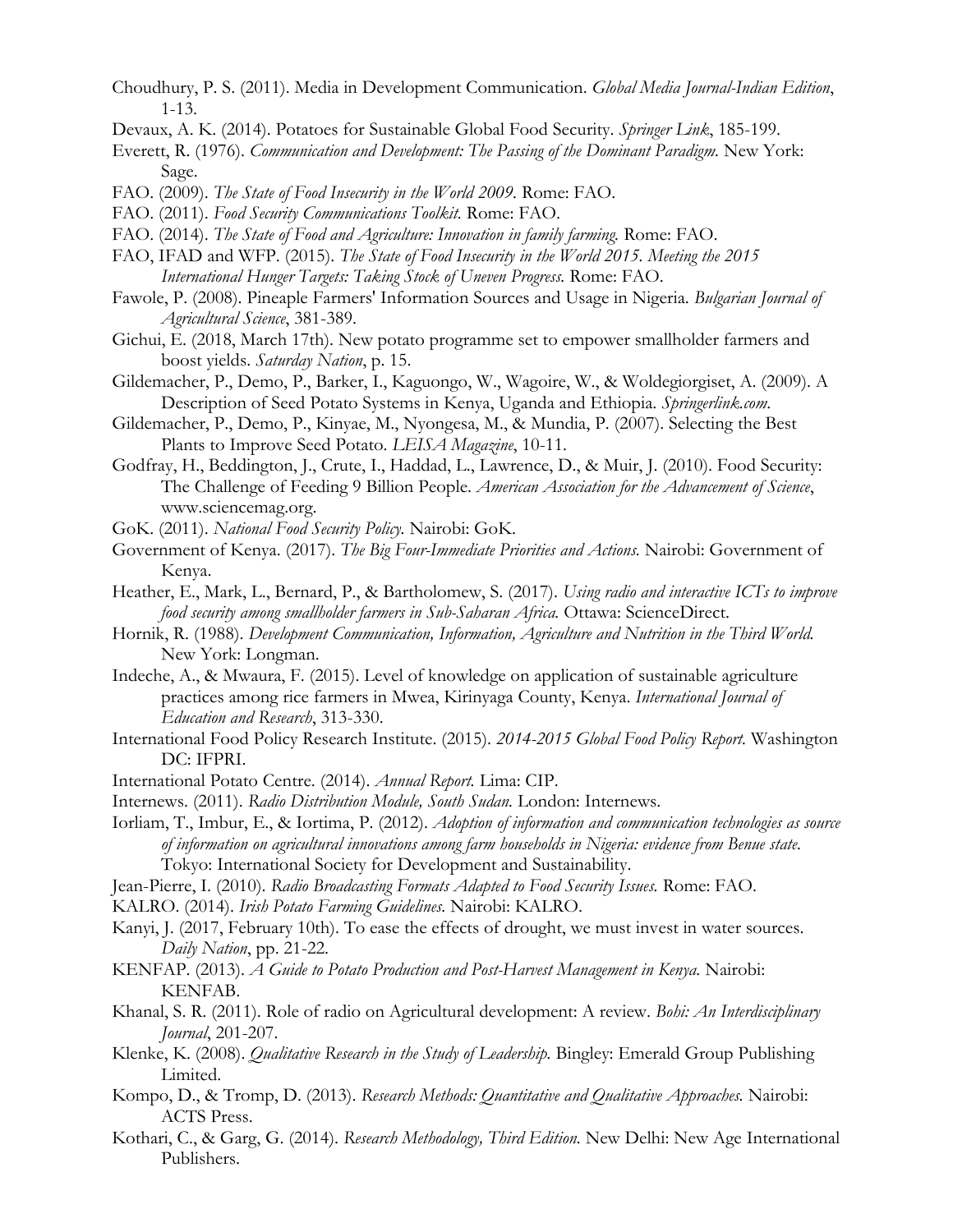- Lwoga, E. T. (2010). Bridging the agricultural knowledge and information divide: The Case of selected telecenters and rural radio in Tanzania. *The Electronic Journal on Information Systems in Developing Countries*, 1-14.
- Mabika, M. (2014). A Tale of Failure: Indigenous Language Radio Broadcasting in Zimbabwe. *Mediterranean Journal of Social Sciences*, 2391-2401.
- McCutcheon, R., Schaffer, J., & Wycoff, J. (1994). *Communication Matter.* Minneapolis: West Publishing Company.
- Melkote, S. R. (2001). *Communication for Development in the Third World: Theory and Practice for Empowerment.* London: Sage.
- Mgbakor, M., Okezie, U. P., & Jovita, U. N. (2013). Assessment of the Effect of Radio Listening Programme of Farmers on Agricultural Development in Enugu state,Nigeria. *American-Eurasian Journal of Agronomy*, 32-39.
- Ministry of Agriculture, Livestock and Fisheries. (2015). *Economic Review of Agriculture.* Nairobi: Central Planning and Project Monitoring Unit.
- Morwani, D., Ombati, J., & Ngesa, F. (2017). Relationship Between Level of Education of Farmers and Use of Information and Communication Technologies in Marketing of Farm Produce by Small Scale Farmers in Manga Sub-County, Kenya. *International Journals of Scientific and Technology*, 78-95.
- Mugenda, O., & Mugenda, A. (2009). *Research Methods: Quantitative and Qualitative Approaches.* Nairobi: ACTS.
- Mzungu. (2013). *Audience Measurement Survey.* Nairobi: Synovate.
- Nakuru County Department of Agriculture. (2016). *Nakuru County Irish Potato Brief.* Nakuru: Nakuru County Government.
- National Potato Research Centre. (2014). *Potato Breeding.* Nairobi: KALRO.
- Nazari, M. R., & Hasbullah, A. H. (2010). Radio as an Educational Media: Impact on Agricultural Development. *Journal of South East Asia REsearch Centre*, 13-20.
- NPCK. (2015). *National Potato Variety Catalogue.* Nairobi: NPCK.
- NPCK. (2016). *National Potato Strategy 2016-2020.* Nairobi: NPCK.
- NPCK. (2016). *The National Potato Strategy 2016-2020.* Nairobi: Ministry of Agriculture, Livestock and Fisheries.
- Odira, R. (2014). *The Role of Radio Broadcasting in Enhancing Farm Production in Rural Kenya: A Case of Radio Nam Lolwe in Kakelo Location, Homa Bay County.* Nairobi: University of Nairobi.
- Oladipo, R., Ikamari, L., Kiplangat, J., & Baraza, L. (2015). *General Research Methods.* Nairobi: Oxford University Press East Africa Limited.
- Olielo, T. (2013). Food Security Problems in Various Income Groups of Kenya. *African Journal of Food, Agriculture, Nutrition and Development*, 6-8.
- Orao, J. (2009). The Kenyan indigenous languages and the mass media: Challenges and opportunities. *Stellenbosch Papers in Linguistics PLUS*, 77-86.
- Oriare, P. (2011). *Assessing the Utility of Radio in communicating Agricultural Biotechnology, case studies of Burkina Faso and Kenya.* Nairobi: OFAB.
- Orodho, A. (2003). *Essentials of Educational and Social Science Research Methods.* Nairobi: Masola Publishers.
- Paarlberg, R. (2009). *Starved for Science: How biotechnology is being kept out of Africa.* London: Harvard University Press.
- Quebral , N. (2012). *Development Communication Primer.* Penang: Southbound.
- Regal, B. (2005). *Radio: The Life Story of a Technology.* Connecticut: Greenwood Press.
- Ruggiero, T. (2010). Uses and gratifications theory in the 21st century. *Mass Communication & Society*, 3-37.
- Sam, J., & Dzandu, L. (2015). The Use of Radio to Disseminate Agricultural Information to Farmers: The Ghana Agricultural Information Network System (GAINS) Experience. *Agricultural Information Worldwide*, Vol 7.
- Sillars, S. (2009). *Success in Communication.* Malta: John Murray Publishers Limited.